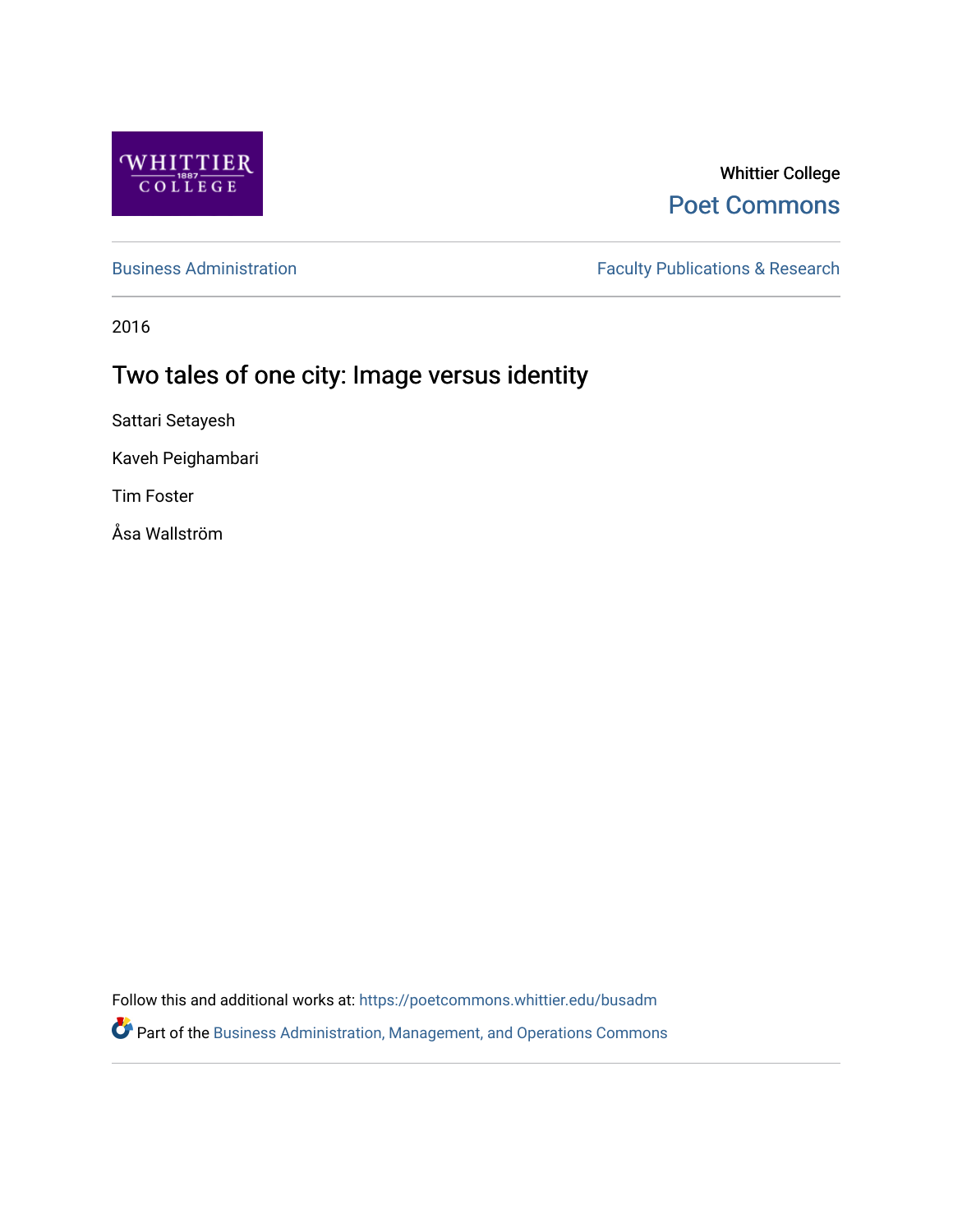

# Original Article

# Two tales of one city: Image versus identity

Received (in revised form): 17th December 2015

### Kaveh Peighambari

is an entrepreneur and an adjunct faculty at Linnaeus University in Sweden. Backed by over 10 years of management experience including corporate-level marketing and product development, his research interests include areas such as sustainability, supply chain management and industrial marketing. His work has appeared in publications such as Advances in Management, American Marketing Association (AMA) and Academy of Marketing Science conference proceedings.

### Setayesh Sattari

is an Assistant Professor at Linnaeus University in Sweden. Her research interests include branding, consumer behavior, tourism, personal selling/sales and sustainability. Her work has been published in journals such as International Journal of Leisure and Tourism Marketing, Journal of Strategic Management Education, Corporate Communications and International Journal of Wine Business Research.

### Tim Foster

is an Assistant Professor in Industrial Marketing at Luleå University of Technology in Sweden. His research focuses primarily on branding and marketing communication issues. His work has been published in such journals as Journal of Business and Industrial Marketing, European Journal of Marketing, Supply Chain Managment and Journal of Financial Services Marketing.

# Åsa Wallström

is a Professor in Industrial Marketing at Luleå University of Technology in Sweden. Her research is focused on e-services, e-government, e-procurement, buying behavior and marketing of services, all from a market-oriented perspective. She has published articles in journals such as the Journal of Brand Management, Marketing Intelligence and Planning, and the Journal of Financial Services Marketing.

ABSTRACT By applying the concepts of brand personality and attitudinal loyalty of a city as a brand, the objective of this study is to investigate the perceived place brand identity versus image and to empirically examine and compare their relationships with loyalty toward a city as a brand. This is to make a comparison between two groups of internal stakeholders; namely, residents of a city (image) and city officials (identity). The results indicate that there exists a great difference in the components of loyalty between city officials and the residents of the city. The results also reveal that how brand personality of the studied city is perceived varies between the two groups of internal stakeholders evaluated in this study. As the results of this study shift the focus from tourist (external) stakeholder to the internal ones representing two different internal perspectives of a city, they constitute a significant contribution to the process of city brand personality creation. This is of importance since the starting point in communicating the attractiveness of a city to the external stakeholders is how the city is perceived as a brand from its internal stakeholders' perspectives.

*Place Branding and Public Diplomacy* (2016) **12,** 314–328. doi:10.1057/pb.2015.25; published online 27 January 2016

Keywords: brand identity; brand image; brand loyalty; place branding; city branding; brand personality

#### Correspondence:

Kaveh Peighambari School of Business and Economics, Linnaeus University, 35195 Växjö, Sweden E-mail: kaveh.peighambari@lnu.se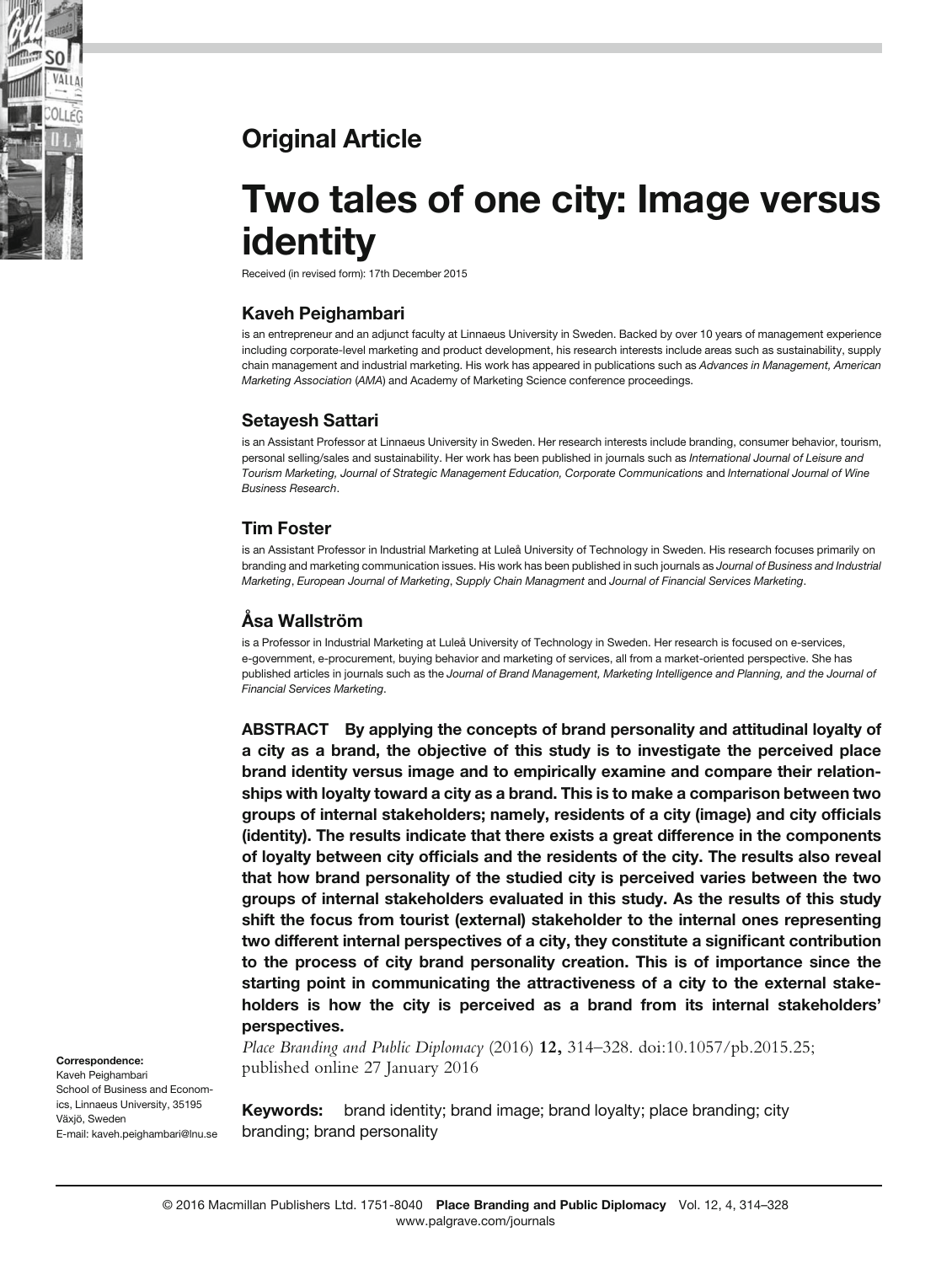# INTRODUCTION

The concept of branding has been extensively applied to products and services in the generic marketing field (Blain et al, 2005), but a destination can also be perceived as a brand as it consists of a bundle of tangible and intangible attributes (Hankinson, 2004). De Chernatony and McDonald (2001) explain that a successful brand is 'an identifiable product, service, person or place, augmented in such a way that the buyer or user perceives relevant unique added values which match their needs most closely' (p. 20). Accordingly, Kavaratzis and Ashworth (2005) suggest that places are brandable entities too. In this regard, Gertner (2011) discusses the growing importance of place branding for both scholars and practitioners, yet there seems to be a lack of empirical research. Zenker and Erfgen (2014) add that few practitioner-oriented perspectives on place branding have been published so far.

Compared with the branding of goods and services, place branding is a more difficult and complex process (Demirbag Kaplan et al, 2010). It has been acknowledged that a wide range of stakeholders are involved in the branding process of a place (Marzano and Scott, 2009; Sartori et al, 2012). The existing literature emphasizes 'place' as a tourist destination (Baloglu and McCleary, 1999; Usakli and Baloglu, 2011), that is, from the perspective of an external stakeholder, prospective tourist (non-resident), visiting a specific place for a limited period of time. However, destination/ place/city branding is also beginning to look at other stakeholders, such as investors, and even current residents (Balakrishnan, 2009).

Among all stakeholders, internal stakeholders such as residents, businesses and city officials are considered as first customers of a place brand (Varey and Lewis, 1999; Rafiq and Ahmed, 2000; Ahmed and Rafiq, 2003; Sartori et al, 2012) and a critical dimension for the building process of a place brand (Freire, 2009). It is argued that successful place-branding strategies require a participatory approach and brand commitment among all internal stakeholders (Burmann et al, 2009), which will eventually make them true brand ambassadors (Braun et al, 2013). Tourists and visitors interact with internal stakeholders of a city,

especially residents and city employees. Accordingly, having a consistent and shared internal brand vision of a place can be supportive and influential in how external stakeholders perceive the brand (Choo et al, 2011). Hence, loyalty and commitments of internal stakeholders of a place, particularly its residents, are essential components of reinforcing the communication of the brand message to the tourist market (Sartori et al, 2012).

In fact, Braun et al (2013) explain that current residents of a city play an important role in the formation and communication of place brands. Residents' cooperation to get the message of their city as a brand through is required for attracting tourists and potential future residents, since external target markets (for example, tourists) consider the views of residents of a city significant in their decision making, as they are perceived as insider and authentic sources of information about the place (Braun et al, 2013). In this regard, Merrilees et al (2009) consider city branding as a sub-field of place branding that emphasizes the marketing and branding of cities to the residents (and potential residents) as a place to live, to do businesses and invest. Like the corporate brand, the success of the city brand is highly influenced by how it is perceived by its internal stakeholders (McDonald et al, 2001; Yaniv and Farkas, 2005). Therefore, to be able to implement city-branding strategies successfully, city managers should assess and identify how the brand of a city is perceived and evaluated through the point of view of a city's internal stakeholders.

Research-wise, Lucarelli and Berg (2011) point out, more critical studies of city brands and city branding are needed. Other studies that have provided extensive, up-to-date literature reviews of destination branding (Balakrishnan, 2009), place branding (Hankinson, 2010) and city branding (Lucarelli and Berg, 2011) state that further research is needed. Boo et al (2009) add that the complex characteristics of a destination provides a challenge to branding and that studies on destination brands have not been extensively researched. As Ekinci and Hosany (2006) point out, while there has been plenty of conceptual research on destination branding studies, there is a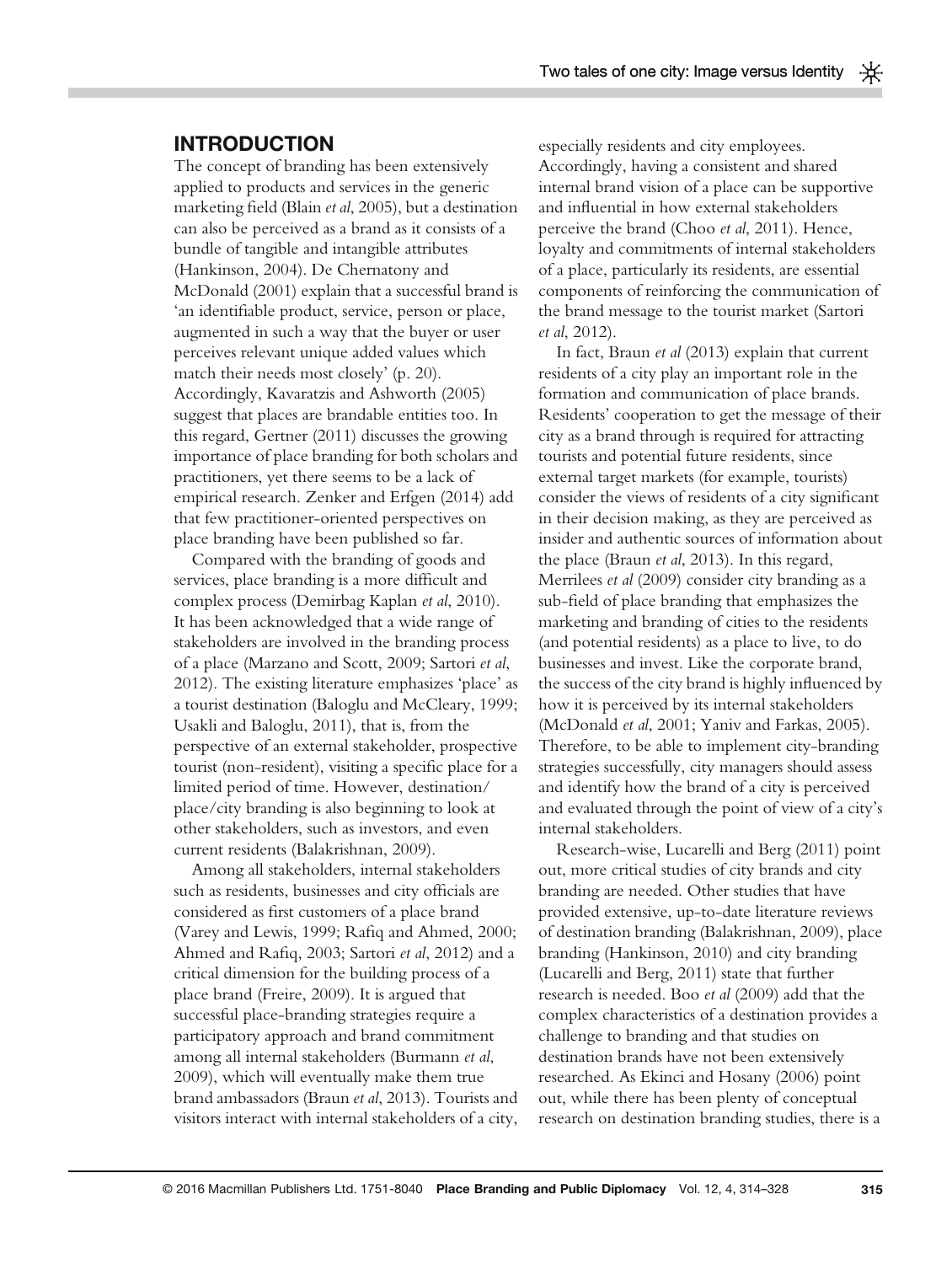lack of empirical work. This is supported by Gertner (2011), who specifically states that there is especially a lack in quantitative, empirical research in the place branding/place marketing areas.

Furthermore, theory and practice of place branding (Bennett and Savani, 2003; Merrilees et al, 2009; Olsson and Berglund, 2009; Insch and Florek, 2010) show the need for a closer examination of the role of internal stakeholders in the place branding process. Accordingly, Merrilees et al (2012) point out that the city branding literature generally does not quantify different stakeholders' perception of the brand in one study and the connection between these perceptions has not been empirically tested thoroughly. Hence to fill this gap, the current article concentrates on city branding, by shifting attention from the external stakeholders (tourists and future residents) to the internal stakeholders (residents and city officials).

# BUILDING BRAND EQUITY FOR A PLACE

When it comes to the branding of anything, it generally revolves around building a strong brand and developing brand equity (Aaker, 1996). In building brand equity, destinations and places face many challenges (Lucarelli, 2012). Any strong brand obtaining high brand equity allows managers to relish higher margins, obtain greater customer loyalty, are often less vulnerable to competitor offerings and are better able to communicate with stakeholders (Gill and Dawra, 2010). However, while many studies have touched on the issue of brand equity for destinations and places, few have explicitly addressed it (Lucarelli, 2012).

But what constitutes 'brand equity' for places? According to Gill and Dawra (2010), in looking at sources of brand equity and the role of brand image in building it, it depends on the definition you use: Aaker (1996) explains brand equity as the set of assets and liabilities connected to a brand's name and symbol that adds to (or takes away from) the value provided by a product or service to a firm (or organization) or that firm's customers (stakeholders); Keller (1993) says that brand equity is the differential effect on the brand knowledge

on consumer response to the marketing of that brand. Keller adds that it is brand awareness and brand image that constitute brand equity. This is supported by Balakrishnan (2009), who discusses that the components of a brand are made up of both tangible/visual/functional elements (name, logo, symbols, graphics and so on) and intangible/ symbolic elements (image, personality, values, perceptions and so on). In building a strong brand, the brand personality is essential (Aaker, 1996). And Ekinci and Hosany (2006) explain that a distinctive brand personality can help create a set of unique and favorable associations in consumer memory, and from this enhance brand equity. Brand personality is a cornerstone of brand equity (Louis and Lombart, 2010) and an efficient way to distinguish the brand from its competitors.

# BRAND PERSONALITY OF A CITY

A key component of brand equity is brand personality (Su and Tong, 2015). Brand personality can be defined as the set of human characteristics associated with a brand (Aaker, 1997). Aaker explains that understanding brand personality is important because consumers select brands with personalities that are acceptable to them. Accordingly, Aaker has developed a valid, reliable and generalizable scale to measure brand personality, called The Brand Personality Scale (BPS), based on a representative sample and a comprehensive list of personality traits across five key dimensions: Sincerity, Excitement, Competence, Sophistication and Ruggedness. The use of Aaker's BPS and its applicability to destination brands was extensively discussed in an article by Hosany et al (2007), on destination image and destination personality. Their conclusion was that the BPS could in fact be tested on destination as well as place and city brands, with the idea that it could be adapted to fit that place more specifically and to gauge personality traits ascribed to places.

Undertaking a discussion on the nature of personality of the brand inevitably involves the concepts of brand identity and brand image (Demirbag Kaplan et al, 2010). The brand identity and brand image have been conceptualized as multidimensional constructs, where the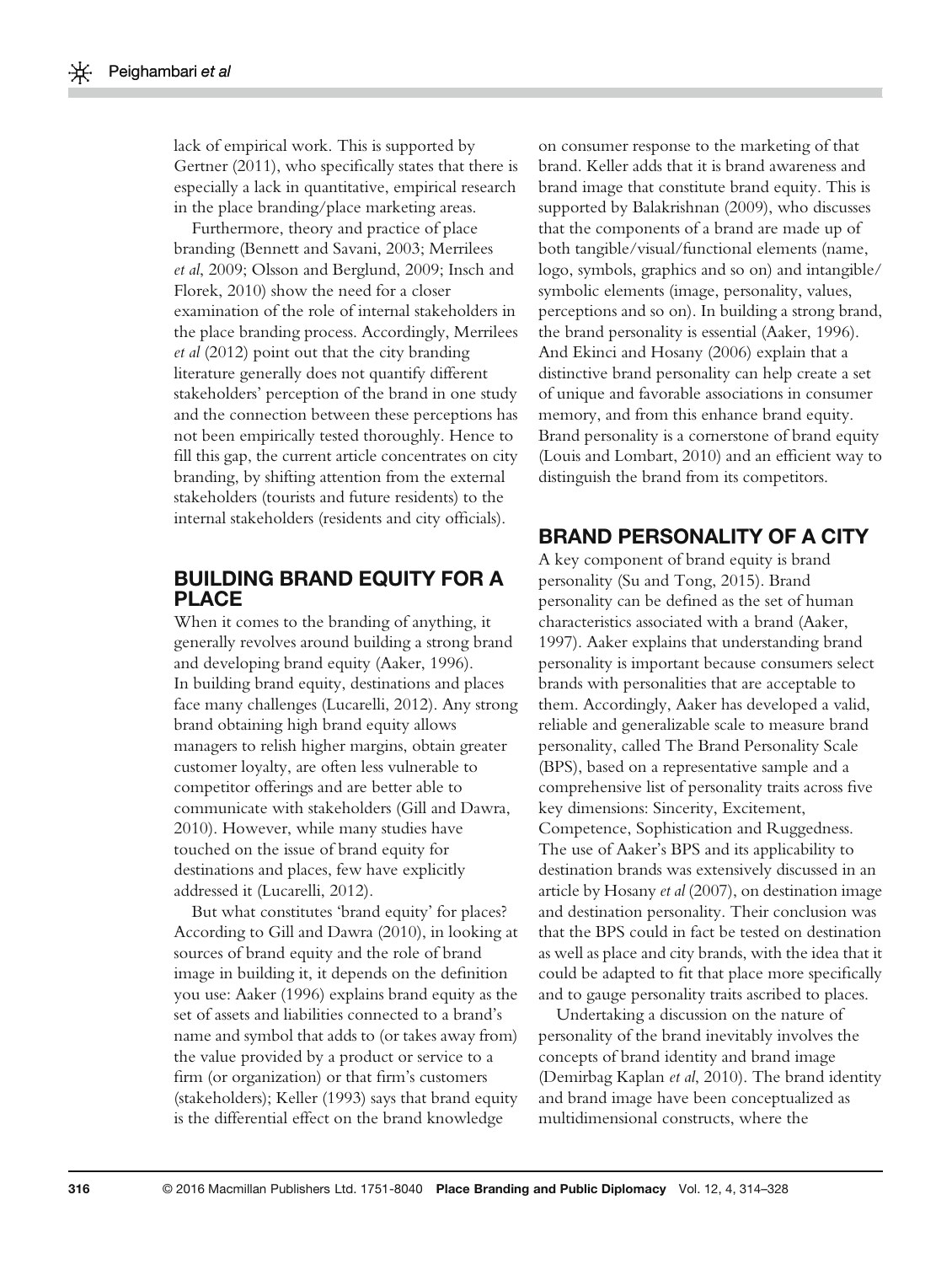personality of the brand is a very important component (Glińska and Kilon, 2014). Accordingly, the personality concept can be discussed from two different perspectives, namely, the identity (how the brand owner/manager wants the brand to be perceived – and likely how they see it themselves) versus the image (how the brand is actually perceived – that is, how customers see it) (Kavaratzis and Ashworth, 2005). Brand image according to Park et al (1986) is, 'the understanding consumers derive from the total set of brand related activities engaged by the firm' (p. 135). Brand identity, on the other hand, is defined by Aaker (1996) as, 'a unique set of associations that the brand strategis aspires to create or maintain' (p. 68). Brand identity is the way a company wants to present its brand to its target groups (Geuens et al, 2009), while brand image is these target groups' perception and interpretation of the brand's identity (De Pelsmacker et al, 2007). In other words, a brand's identity is the way a company (or organization) chooses to identify itself toward its publics, whereas the image is the perception of the brand by these publics (Meenaghan, 1995). Brand identity can be considered as the missing link between image building and branding (Saraniemi, 2011; Cai, 2002). As Kapferer (1992) notes, 'identity necessarily preceeds image' (p. 37).

An attractive and charismatic personality is considered to be a strong reason as to why consumers develop a deep, strong and long-lasting relationship between themselves and the brand they feel attached to. In brand management terms this is an expression of brand loyalty, which explains why personality is considered to be so important for a brand's success (Melin, 1997). Hankinson (2007) adds that brand image and brand personality are key components of brand loyalty.

Jacobsen (2009) points out that the value of a place brand is in the mind of the consumer and not in that of the producer (or in this case, the one who manages the place, such as a city). Jacobsen further explains that the brand construct concentrates on the brand perception of the customer (image) and the self-perception of the place (identity), leading to a number of

interdependencies between these two.

In corporate branding literature it is argued that organizations seek to convey a certain image for the brand to its stakeholders, which matches the brand identity (Nandan, 2005). However, people evaluate a brand and respond to its message through their own interpretation, which will result in the formation of brand image (Nandan, 2005). It is from this perspective on the concepts of brand identity (from the perspective of those managing the brand) versus brand image (that is, those using the brand) that this current study is based on.

Hosany et al (2007) explain how the literature related to destination research begins to acknowledge the importance of investigating a destination's brand personality, highlighting the need for exploring how place brand personalities form and operate. However, place branding studies have been criticized for focusing mainly on external stakeholders (Konecnik and Go, 2008; Saraniemi, 2011) and being consumer-centric in a way that they only highlight outsiders' views. Nevertheless, as Merrilees et al (2012) point out, a critical component of city-branding strategies is understanding its internal stakeholders' view. They also add that a strong city brand should enable these stakeholders and disparate groups to interact with the brand and imbue a similar meaning to it. Place branding is a public management activity and an important part of creating an effective place-branding strategy with its internal stakeholders' engagement in the process (Glinska and Florek, 2013). We are living in a relationshipfocused brand era in which internal stakeholders contribute to a brand's value more than ever (Merz et al, 2009; Saraniemi, 2011). Hence, evaluating brand personality of a city from its internal stakeholders' perspective is needed to further develop the research in this field.

In this regard, residents are integrated as a part of developing a place brand; they are the 'bread and butter' of places, whose interaction with external stakeholders form the social milieu of that place (Braun et al, 2013). In the context of city branding, residents can be considered as vital participants in the branding process whose image of the brand is influential in how external stakeholders form their image of a city. In the city branding process, their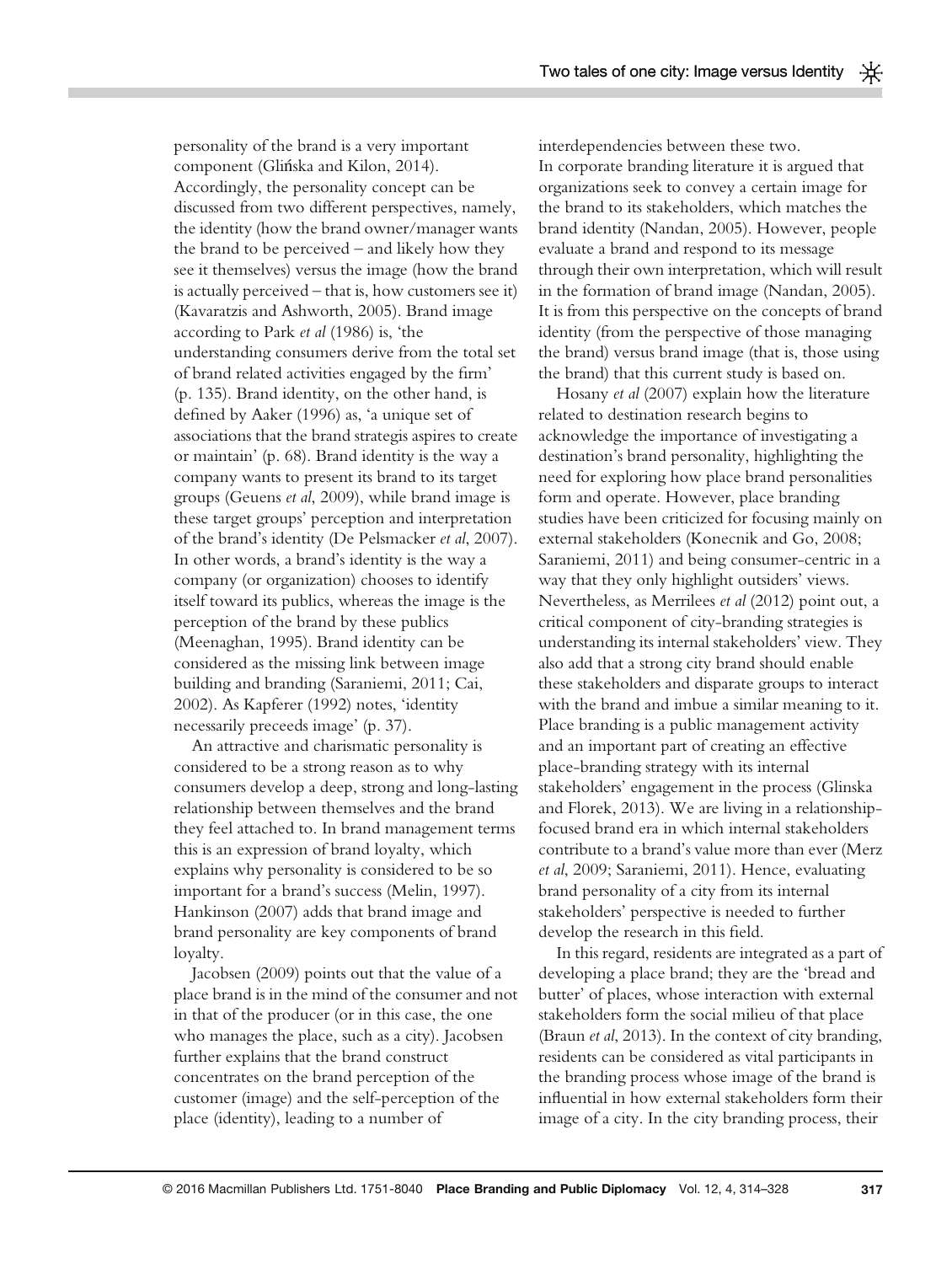role is more than being just place customers or passive beneficiaries (Braun et al, 2013). In this process residents can be partners and co-creators of value (Freire, 2009; Olsson and Berglund, 2009; Hospers, 2010). Hence, one essential component of transmitting a consistent internal and external brand image among stakeholders is a strong brand identity (Kavaratzis, 2004). Residents' role in the city branding process is complemented by a unique brand identity that the city's managers and socio-economic leaders design. To implement city-branding strategies successfully, its brand identity should have matching features to its image among the residents. To explore this issue further, through evaluating brand identity and image of a Swedish city among its internal stakeholders, namely residents and city officials, this article aims to explore whether multiple stakeholders of this city perceive its brand in the same way or not.

# LOYALTY TOWARD THE CITY AS A BRAND

According to Fournier (1998), a well-established brand personality develops trust and loyalty with the brand. However, as Oppermann (2000) points out, few if any studies have investigated destination brand loyalty, and if they have, they were likely within the tourism/tourist destination domain. Seven years later, Konecnik and Gartner (2007) explain that loyalty should not be neglected when investigating destinations as brands, as destination loyalty has rarely been studied. As Boo et al (2009) point out loyalty is a part of building brand equity, and there is a positive relationship among the variables that lead to overall brand equity for destinations. This positive relationship of loyalty toward the brand is also discussed by Oppermann (2000), who explains that a positive (preferential) attitude toward the brand occurs over time (that is, for those who have experienced the brand longer). Oppermann continues that this type of loyalty not only affects the positive attitude the consumer has with the brand, but it creates positive word-of-mouth effects as well.

According to Konecnik and Gartner (2007), two types of loyalty with regard to destinations can be measured: *Behavioral loyalty* implies that

familiarity with previous experiences can influence today's and tomorrow's (tourism) decisions, especially with regard to visiting a destination. These scholars refer to Opperman's (2000) work, where this type of destination loyalty should be investigated longitudinally, over an extended period of time. Attitudinal loyalty considers a person's attitude (affective image components) of a destination's attributes, which in turn can influence their intention to visit or recommend a place to others. It is this second type of loyalty that will be the focus of this study, due to its connection to the brand's image.

Applying these concepts of brand personality and attitudinal loyalty of a city as a brand, the purpose of this study is to investigate and compare the relationship between a place brand identity versus image and loyalty toward the city as a brand, and show how these effects are different between residents of a city (image) and city officials (identity). Accordingly, the following hypotheses will be tested:

- Hypothesis 1: There is a difference between how brand identity from city officials' perspective and brand image from city residents' perspective are related to loyalty toward a city.
- Hypothesis 2: There is a difference between loyalty toward a city among city officials and city residents.
- Hypothesis 3: There is a difference between how city officials and city residents perceive the brand personality of that city.

# METHODOLOGY

In order to empirically test the proposed hypotheses, an adapted version of Aaker's (1997) scale was developed for measuring attributes related to brand personality of a city. Aaker developed a 42-item scale represented by five broad factors she titles: excitement, sincerity, ruggedness, sophistication and competence. This scale was developed based on a comprehensive study, where 631 respondents were asked to rate a subset of 37 brands on 114 personality traits. The scale has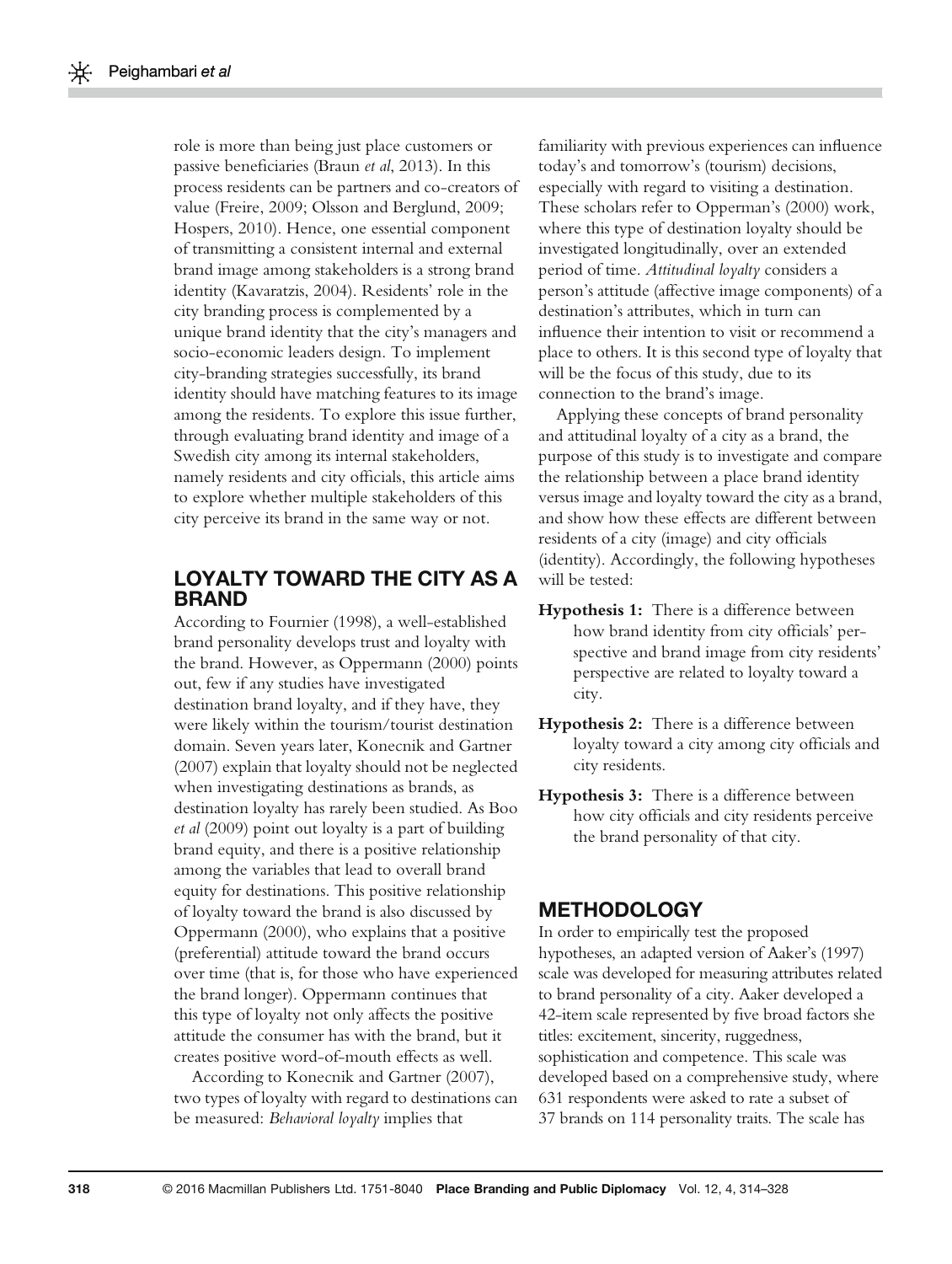become widely adopted, and has been used extensively as a measurement of brand personality (Musante et al, 2008), including the measurement of destination brands (Hosnay et al, 2007).

In the adapted scale of this study, respondents indicated their agreement with the items using a 5-point Likert scale ranging from 1 (strongly disagree) to 5 (strongly agree), ascribing these traits to the city themselves (perceived image/identity), similar to the measure of instrumental attributes. Moreover, to evaluate loyalty (behavioral intentions) of respondents toward a city as a brand with brand personality perceptions, three items were added to the questionnaire: intention to stay in the city they currently live in; intention to recommend the city to others as a place to move to; and the intention to recommend the city to others as a place to visit. Appendix A provides a copy of the English version of the questionnaire, from which a final, Swedish version was sent out to respondents.

To measure how brand personality affects loyalty toward a city on the identity side, the final scale was sent out to a total of 159 of those identified by the 'Development Office' for the city of Luleå, Sweden, as those who worked with strategy and development for the city (city officials). A total of 63 useable surveys were returned for a response rate of 39.6 per cent, providing a very strong representative sample of those within the city who were managing the city brand.

To measure the effect on the image side, the same survey was sent out to 6010 randomly selected current residents of Luleå, a coastal, university city in northern Sweden, with representative samples to a randomly selected group of residents aged 18 and older.

A total of 1552 questionnaires were returned. After a precise evaluation of the questionnaires, a total number of 101 responses were excluded as (i) they had substantial amounts of missing data, more than the general rule of thumb, 10 per cent, for eliminating an entire questionnaire (Hair et al, 2007); and (ii) they were considered questionable (for example, the respondents had marked a single number for all questions). This total number of 1451 useable questionnaires provided a response rate of 24.14 per cent, out of which 795 were

female and 656 were male. There might not be an overall norm or measure of what can be regarded as an acceptable response rate (Baruch, 1999), but Colombo (2000) states that a typical response rate from mail surveys in marketing and advertising is typically about 20 per cent, which makes our response rates for measuring both identity and image acceptable, especially with a sample this large.

The city of Luleå, Sweden, with a population reaching nearly 75 000 inhabitants in the northern part of the country along the coast of the Gulf of Bothnia, was chosen for this study based on those managing and marketing the city approaching the local university, asking for help looking into more about the city's current image from the view of current residents. A group of researchers within the university, who worked with branding research, was then put in touch with these city officials to look into the image of the city, primarily from current residents' stakeholder perspective. In addition, the city requested that the research also looked at (and compared) this to what those who worked for the city thought of the city as a brand.

According to the city's, 'Facts in English' PDF (Luleå Municipality, 2015), the city of Luleå is approximately  $2100 \text{ km}^2$ , 75 per cent of which is covered by forest. Founded in 1621, the city is situated approximately 90 miles below the Arctic Circle and is the capital of the county of Norrbotten, the northernmost county in Sweden, taking up nearly 25 per cent of the entire land mass of the country. The city of Luleå also includes 1300 islands, with the mix of salt and fresh water making the archipelago very unique. Luleå is a part of Swedish Lapland, Sweden's northernmost tourist destination. The objective of the city is to achieve 100 per cent growth in the tourism sector by 2020. The aim is to increase the turnover of this industry in Swedish Lapland from SEK 4.6 billion (approximately US\$480 million) in 2012 to SEK 8.2 billion in 2020 (approximately \$940 million) (Invest in Norrbotten, 2015).

# DATA ANALYSIS AND RESULTS

The first step in the data analysis process was to test for non-response bias on the residents'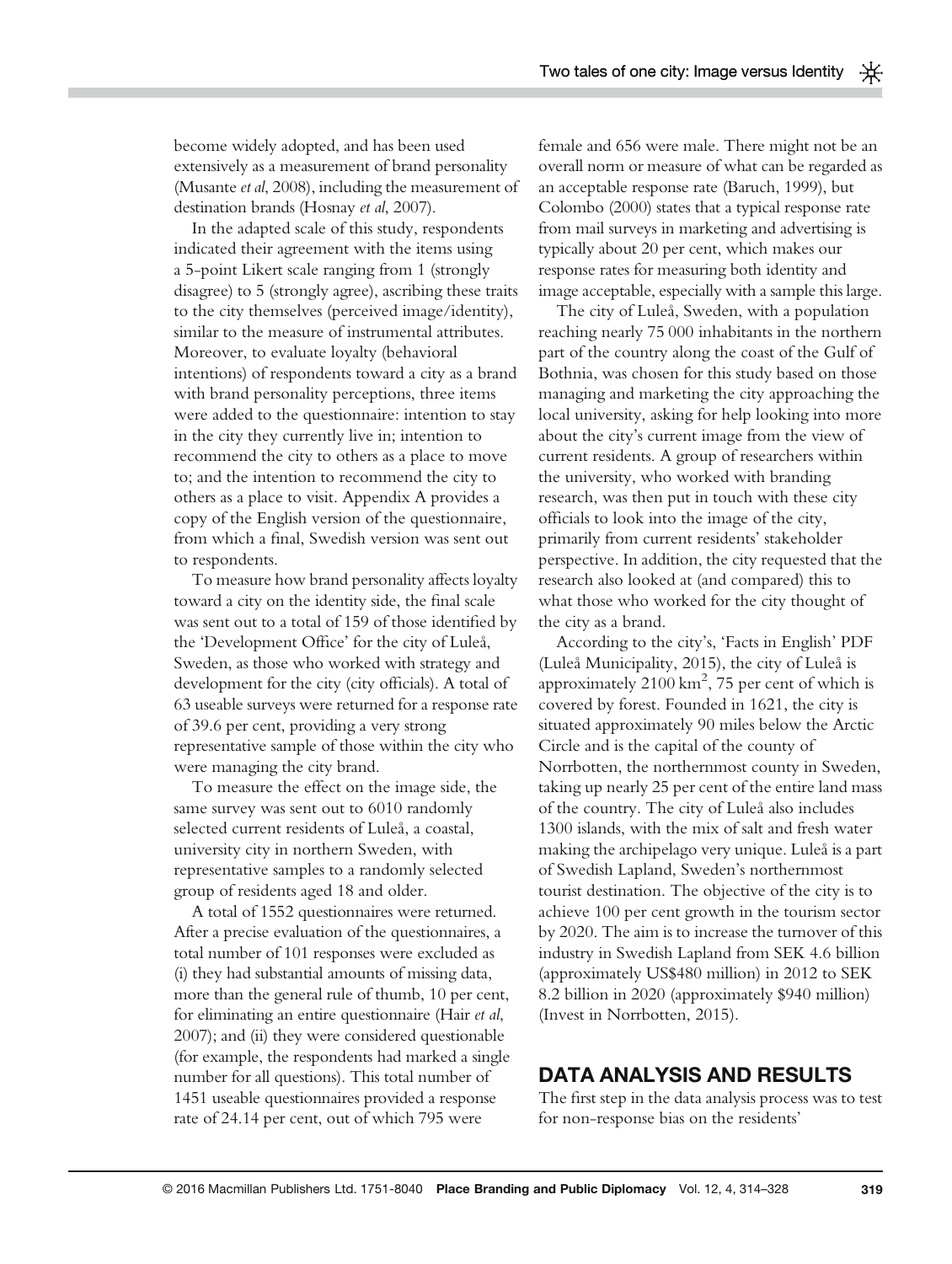questionnaire for the early versus late respondents (those who sent their reply after two weeks of the start of data collection). Non-response bias in this research was tested using the extrapolation method of Armstrong and Overton (1977), through a comparison between early and late respondents. An independent sample t-test was conducted where the means for the key demographic variables of residents by using independent sample t-tests, the means for the key variables, namely, level of education, income and age, were compared among those who responded within two weeks of mailing the questionnaire and those who responded after two weeks. The results, showed no significant difference at the 0.05 level in any of the comparisons. Thus, it was concluded that non-response bias is not a serious concern in this research.

Moreover, as mentioned in methodology, the data has been examined against missing values and outliers. Considering Hair et al's (2007) recommendation, respondents or variables that had a large proportion (10 per cent or more) of missing data were removed from further analysis. In order to test the normality and shape of each variable's distribution, skewness and kurtosis of items were assessed. After removing the outliers and missing values, all items' skewness was between the acceptable range of  $-1$  to  $+1$  and  $-1.5$  to 1.5 for kurtosis (Hair et al, 2007).

As the next step of the data analysis process, an exploratory factor analysis was employed on both data sets of identity and image, aiming to define the basic structure of the items and determine each dimension forming this structure separately (Hair et al, 2011). First, a total of five factors were obtained for the Image data set by applying the latent root criterion of retaining factors with eigenvalues greater than 1 and KMOs bigger than 0.50 (Hair et al, 2011), namely Sincerity, Excitement, Competence, Ruggedness and Sophistication, in line with the original study and scale that this research is adopted from. The items had factor loadings in excess of 0.40 and each converged on their respective separate factors. The factors represented 71.6 per cent of the variance of all the analyzed variables, which is

higher than the specified limit of 60 per cent (Hair et al, 2011). Cronbach's  $\alpha$  coefficient reliabilities, showing internal consistency of the variables forming the scale, were estimated and they were all above 0.7.

The same was achieved for the Identity data group by applying the latent root criterion of retaining factors with eigenvalues greater than 0.9 (Hair et al, 2010) and KMOs bigger than 0.50 (Hair et al, 2011). The items had factor loadings in excess of 0.40, all loaded onto one pertinent factor except from one item of Sincerity and one item of Excitement that were removed as they initially loaded on a different factor. Together, the items explained 63.7 per cent of the variance extracted. Item reliability was also acceptable, as Cronbach's  $\alpha$ was greater than the cutoff of 0.70.

In order to test the hypotheses, the data sets were combined in an SPSS file and then it was split into two groups, namely, Identity and Image, and a linear regression was performed on the data sets. Furthermore, to evaluate the first hypothesis, the results indicate that, as for the key drivers of loyalty toward a city, the standardized path coefficients and the t-values show that four of the dimensions of brand personality (namely, Sophistication, Ruggedness, Excitement and Competence) are strong determinants in the brand image data set, all having  $P<0.01$ , while this reduces to three for the brand identity holding P<0.0 loyalty toward a city (Table 1).

Table 1: The relationship between brand personality dimensions and loyalty for city officials (identity) and residents (image)

|                   | Independent variable                                                                                                                           | Standard error                                                                         | ß                                                                                                              |                                                                                        |
|-------------------|------------------------------------------------------------------------------------------------------------------------------------------------|----------------------------------------------------------------------------------------|----------------------------------------------------------------------------------------------------------------|----------------------------------------------------------------------------------------|
| Identity<br>Image | Sophistication<br>Ruggedness<br>Sincerity<br>Excitement<br>Competence<br>Sophistication<br>Ruggedness<br>Sincerity<br>Excitement<br>Competence | 0.171<br>0.174<br>0.221<br>0.198<br>0.196<br>0.041<br>0.041<br>0.053<br>0.047<br>0.051 | $0.312**$<br>0.010<br>0.062<br>$0.450**$<br>$0.421**$<br>$0.099*$<br>$0.087*$<br>0.051<br>$0.271*$<br>$0.153*$ | 2.347<br>0.082<br>0.369<br>2.192<br>2.095<br>3.068<br>2.836<br>1.468<br>6.907<br>3.833 |
|                   |                                                                                                                                                |                                                                                        |                                                                                                                |                                                                                        |

\*P<0.01; \*\*P<0.05.

Dependent variable: Loyalty toward a city.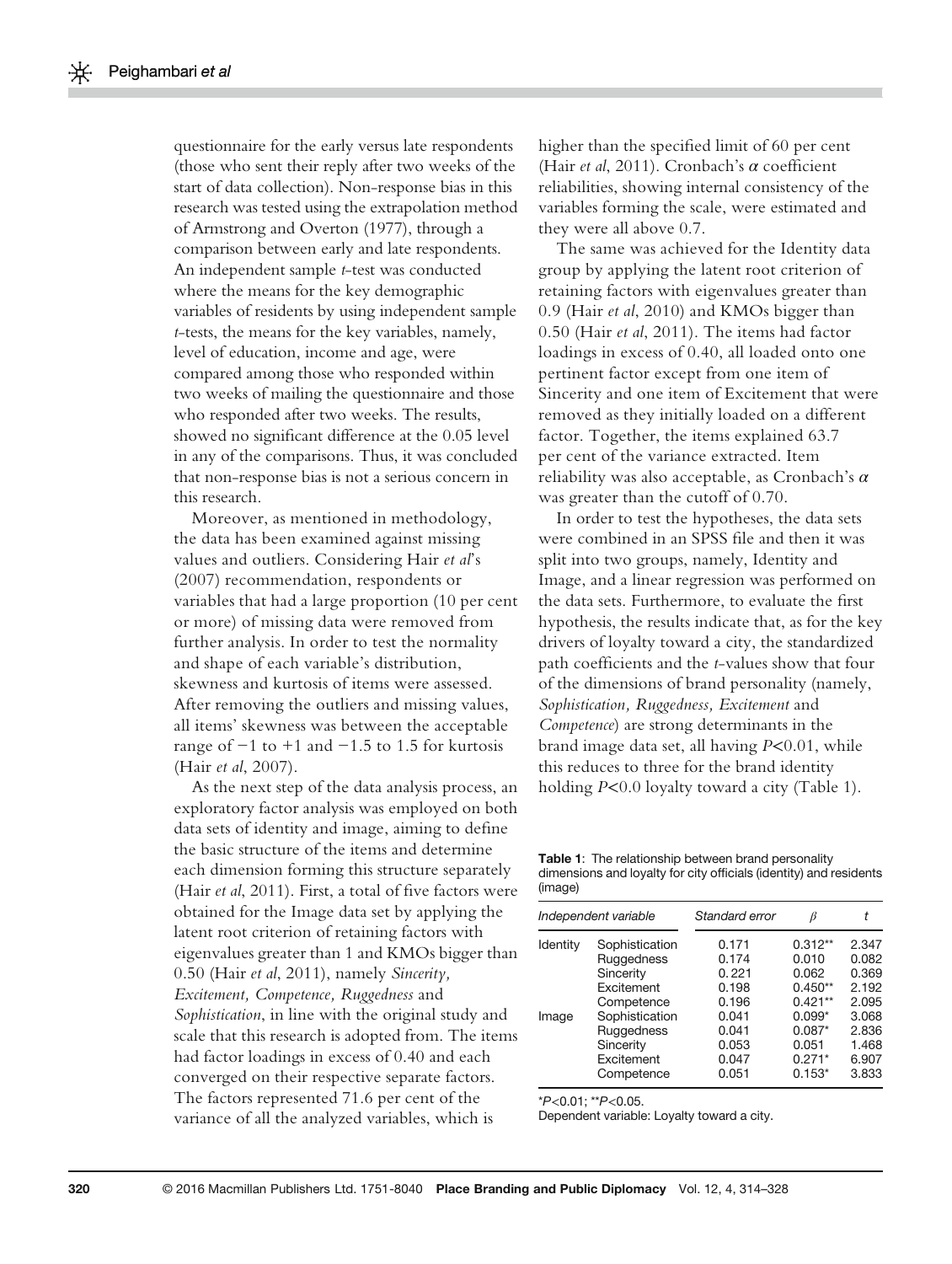As a result, there exists strong evidence of accepting the first hypothesis.

In order to test the validity of the second hypothesis, and to test whether there exists a difference between the three dimensions of loyalty toward a city among city officials and the residents of the city (identity versus image), a one-way between subjects ANOVA was conducted to compare this effect on loyalty. As shown in Table 2, there is a significant difference in residents and city officials' intention to recommend Luleå as a place to visit  $(F(1, 1602)=4.268, P<0.05)$ and recommend as a place to live in  $(F (1, 1601) = 4.983, P<0.05)$  but no difference in whether they intend to stay in this city.

Further analysis showed that city official respondents had a higher mean and were more favorable toward recommending the city as a place to visit and intention to recommend the city as a place to live in.

Another ANOVA was conducted to compare the effect of being a normal citizen of a city or a decision maker of it on the five dimensions of brand personality. The results of this test revealed

that city officials and its residents had a very different perception about the city in all five dimensions (Table 3), which shows support for hypothesis 3.

Further investigation showed that, interestingly, Luleå citizens score a higher mean in evaluating Luleå as Rugged (of which Masculinity is one major component), Competent and Sincere, while city officials had a higher mean on Excitement and Sophistication (of which Femininity is a factor), conveying that these two groups of respondents have a completely different perception of the city. This of course affects how managers can end up approaching their city as a brand.

### CONCLUSIONS AND MANAGERIAL IMPLICATIONS

The results of this study indicated a great difference between how the two internal stakeholders under investigation in this city, namely, city officials and residents, perceived the city as a brand. The risk that city officials would develop a marketing

Table 2: Difference between loyalty dimensions among city officials and residents

| Loyalty dimension                           |                | DF   | Mean square |          | Mean                 |
|---------------------------------------------|----------------|------|-------------|----------|----------------------|
| Intention to stay in the city               | Between groups |      | 0.023       | 0.018    | City officials: 4.12 |
|                                             | Within groups  | 1604 | 1.249       |          | Residents: 4.14      |
| Recommending the city as a place to live in | Between groups |      | 3.238       | 4.268*   | City officials: 4.28 |
|                                             | Within groups  | 1601 | 0.991       |          | Residents: 3.67      |
| Recommending the city as a place to visit   | Between groups |      | 4.732       | $4.983*$ | City officials: 4.38 |
|                                             | Within groups  | 1600 | 1.076       |          | Residents: 3.93      |

 $*P<0.05$ .

|  | Table 3: Difference between how city officials and residents perceive different personality dimensions of Luleå |  |  |  |  |  |  |  |
|--|-----------------------------------------------------------------------------------------------------------------|--|--|--|--|--|--|--|
|--|-----------------------------------------------------------------------------------------------------------------|--|--|--|--|--|--|--|

| Personality dimensions |                | DF   | Mean square | F        | Mean                 |
|------------------------|----------------|------|-------------|----------|----------------------|
| Sincerity              | Between groups |      | 4.410       | $9.550*$ | City officials: 3.04 |
|                        | Within groups  | 1609 | 0.462       |          | Residents: 3.42      |
| Excitement             | Between groups |      | 4.974       | $8.766*$ | City officials: 3.03 |
|                        | Within groups  | 1609 | 0.567       |          | Residents: 2.75      |
| Competence             | Between groups |      | 2.114       | $4.199*$ | City officials: 3.29 |
|                        | Within groups  | 1609 | 0.619       |          | Residents: 4.03      |
| Sophistication         | Between groups |      | 2.829       | $4.329*$ | City officials: 3.18 |
|                        | Within groups  | 1609 | 0.654       |          | Residents: 2.32      |
| Ruggedness             | Between groups |      | 9.471       | 14.478*  | City officials: 3.26 |
|                        | Within groups  | 1609 | 0.654       |          | Residents: 4.05      |
|                        |                |      |             |          |                      |

 $*P<0.05$ .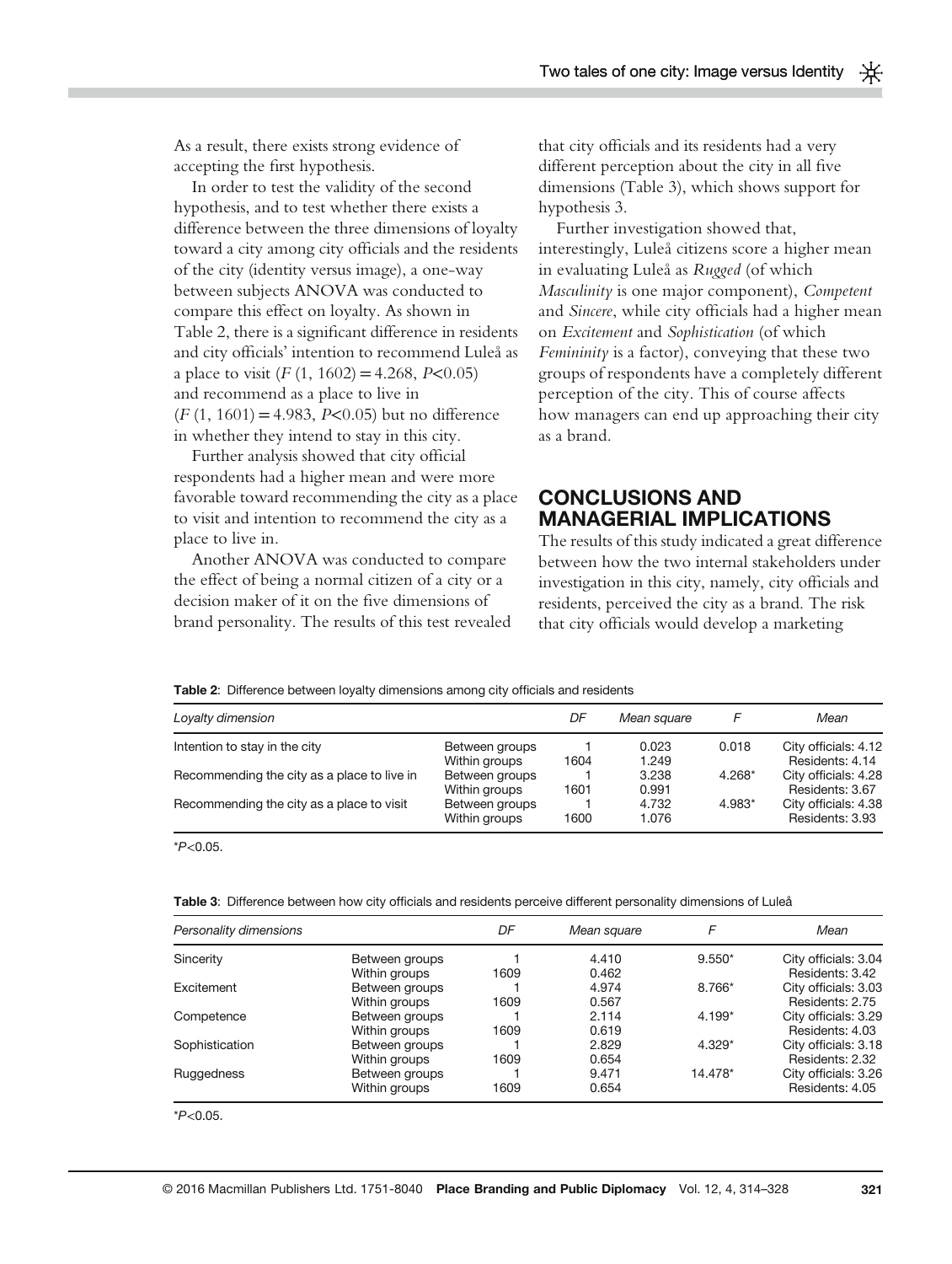strategy toward city stakeholders based only on what they thought (that is, identity), versus what those who were experiencing the brand thought (that is, current residents' image), creates a greater risk that mistakes can be made, money can be wasted and objectives would not be reached. Understanding your brand's image can lead to greater brand loyalty among many stakeholders in your city, but it all starts with internal stakeholders such as current residents and city employees. In general, the results of this empirical study support the importance of a participatory approach to the branding process of Luleå, Sweden. This is even more important as the results showed a meaningful discrepancy among city officials versus residents' perception of Luleå as a brand, as well as their replies to the components of loyalty toward the city.

One example of this was when residents consider Luleå as being a rugged city, while city officials perceive it as being sophisticated. Although these two personality dimensions are both related to symbolic and social identity sources such as typical brand users, brand name and reference group, they are very different in nature. While rugged brands are those related to symbols of masculinity, sophisticated brands are explained by exclusivity and femininity (Maehle and Supphellen, 2011). To illustrate this difference, in their study, Maehle and Supphellen (2011) found that brands such as Rolex and Gucci received high scores on sophistication from the participants in the study, while Jeep and Harley-Davidson scored high on ruggedness. Therefore, the inconsistency between how Luleå city official and residents perceive the brand can be problematic, especially since the appeal of the city brand for residents seems to be linked to how the external market perceives the brand of the city (Sartori et al, 2012).

City officials and brand authorities in Luleå can use a variety of strategic approaches to reduce this gap between city's image from residents' view and its identity. First, it is suggested that the Luleå city brand authorities should involve residents in brand development strategies to foster a shared vision of the brand values and design (Sartori et al, 2012). As Hankinson (2007) explains, this will help brand managers to identify a set of core brand values

together with the most important group of stakeholders, namely, the residents themselves. This will help Luleå city officials to manage conflicts in how the brand is perceived when it comes to its identity and image.

Hence, in line with previous research (Braun et al, 2013), this study suggests that to have successful place-branding strategies, the views, oppositions and desires of the residents should be considered as they act as brand ambassadors. For city managers, in order to develop the personality of the city as a brand, there is a need to become better at developing a marketing strategy and communicating the brand based on the image that residents have, rather than simply on what they, as city officials, think of the brand they are managing (that is, the brand's identity). This is especially important in how they look into using specific brand personality characteristics (for example, Sincerity, Excitement, Competence, Ruggedness, Sophistication and so on) in developing their marketing strategy to achieve a higher level of loyalty among residents (that is, keeping current residents and attracting new ones based on the loyalty of these existing residents).

In pursuit of this goal, Luleå city officials need to urgently strengthen their communication with residents and engage them more in every stage of the city branding process. This calls for a change in their current branding strategy to move from the communication-dominant approach to a participation-dominant approach (Braun et al, 2013). It is a very demanding exercise in which city officials may find themselves outside of what Ind and Bjerke (2007) call the 'zone of comfort'. This of course will help them to reduce the identity-image gap in order to build a stronger, shared vision toward the brand of Luleå, especially since this shared vision is the basis for integrating residents in the process of city branding. Luleå city officials should choose to develop their brand identity with residents' input, in order to give it a more robust connection to the place (Zenker, 2011; Kavaratzis, 2012; Braun et al, 2013) and to foster mutuality within the marketing of Luleå toward external stakeholders.

The growth of a city depends on many factors (tourism, investment by business, keeping current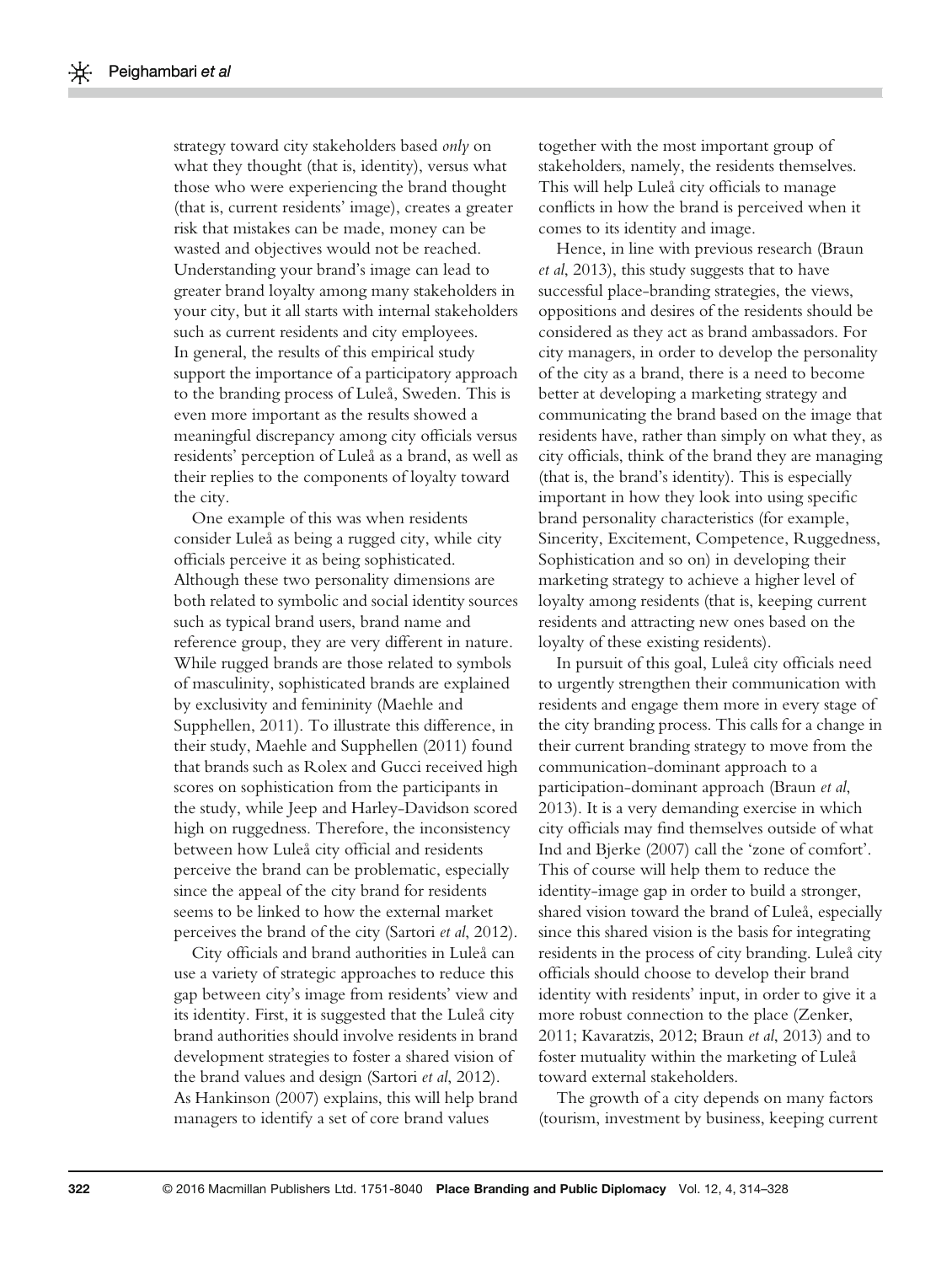residents from moving away, as well as attracting others to move to the city). How a city can use its properly understood image to develop a more thorough and accurate marketing strategy to reach these growth criteria of course requires more research. This survey that has been done on the residents' views and evaluations of Luleå's brand can be thought of as a participatory tool; as the study of Olsson and Berglund (2009) discovered, the most preferred way of participation in city management is, 'by being asked, for example, via surveys' (p. 139). But to understand the residents' view of Luleå as a brand, more in depth, and to stimulate their genuine participation in place branding, different approaches from the political and economic sciences can be taken, such as the Delphi method, as discussed by Virgo and de Chernatony (2006), netnography (Kozinets, 2010), applied ethnography (Chambers, 2000) or even enhancing and promoting city-related online communities.

These kinds of relationship-building strategies are essential in the participatory approach, since, as Warnaby et al (2011) note that city branding activities should extend to, 'residents within the area, in order to develop what mainstream marketing theory would call brand loyalty' (p. 258). This study attempts to explain the determination of loyalty toward a city as a brand and how this is influenced by brand image versus identity between two internal stakeholder groups, namely, residents and city officials, respectively. Examining these relationships affords a deeper understanding of how branding works in this particular context and provides a framework by which local governments can manage and modify such loyalty.

# LIMITATIONS AND FUTURE RESEARCH

This study looked at the brand personality of only one city and therefore the use of the personality dimensions in this study could be adapted in other studies and on other city brands. There can be many measures of brand loyalty as well that can be used in future research. Furthermore, it is recognized that those on the 'identity' side of this

study (city officials) are also likely to live within the city and likely to have done so for a period of time. However, while this makes them also 'consumers' of the brand or residents of the city, it is from their management perspective that we asked them to fill out the survey on how they see the city as a brand. Hence, further research can continue to look at the city as a brand from both internal and external stakeholders' perspectives, as all of them contribute to the success of the city brand.

Further research is also needed on other destinations and the opportunity that comes with comparing various places around the world, as well as those competing domestically with Luleå. Moreover, brand equity is made up of several factors, of which image is only a part of. Using brand personality to measure the image of a city as a brand, as well as comparing identity versus image, is only one perspective on gaining a better understanding of a city as a brand. Issues revolving around the varying definitions of such brand concepts as identity, image, loyalty and equity can make future research a challenge, as the literature at times treats such concepts differently, depending on the context of the study and the background of the researcher. However, as branding theory in general, and city/place branding specifically, comes of age, such issues can eventually be resolved.

As much of the city/destination branding literature to date has been focused on a tourism perspective, it is recommended that future studies be more focused on other socio-economic perspectives. Since recent, difficult economic times have been faced by so many cities and regions, developing a city's brand to compete on a broader, socio-economic level is greatly needed. This means conducting studies to find ways for cities to compete for new residents to move and/or work there; ways for cities to maintain customer relationships (that is, take a CRM approach to their current residents and develop strategy to keep them in their city); as well as broader, business investment/job creation types of city branding efforts, for example, the crossroads of city branding as a part of employer branding.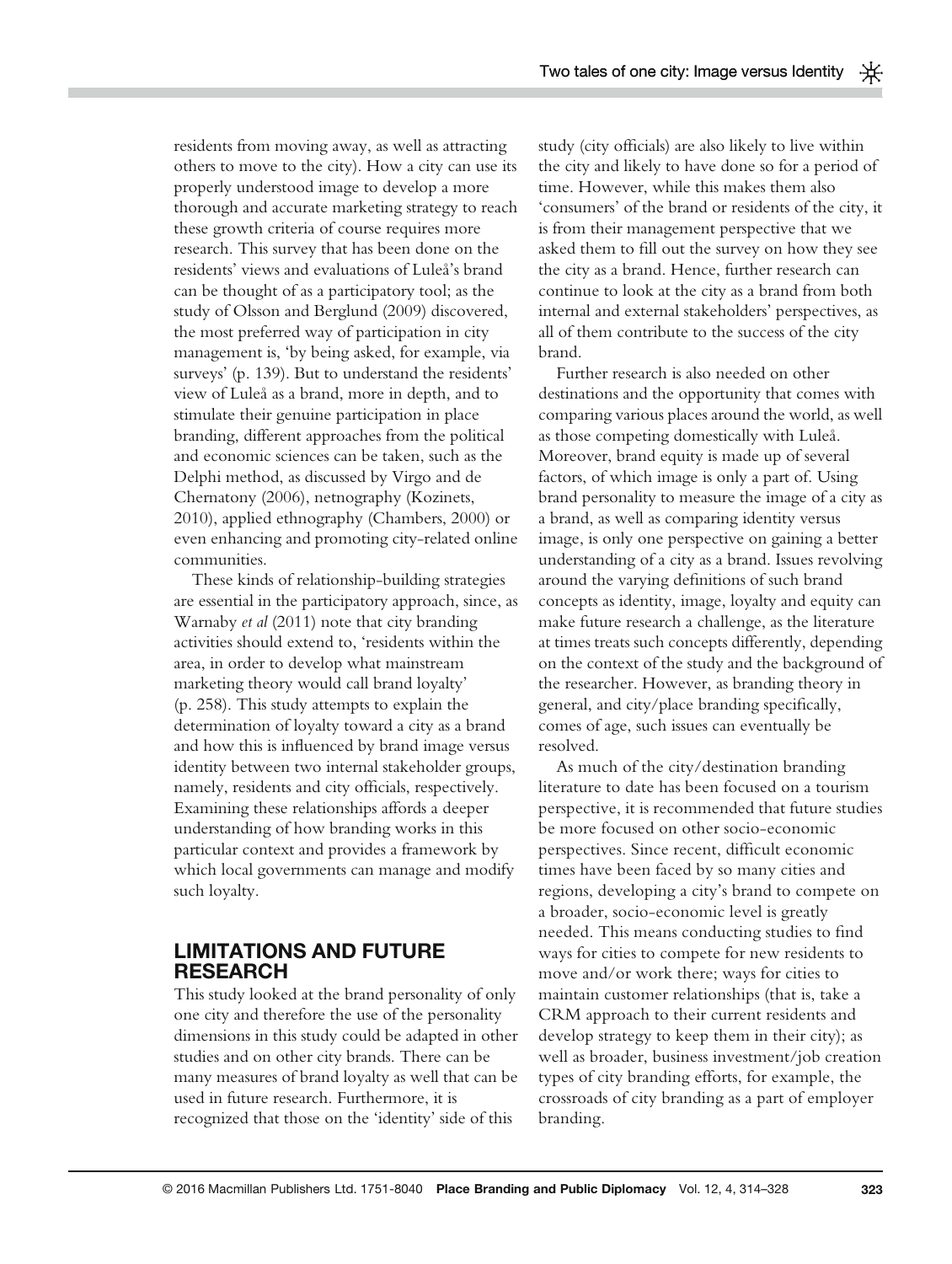### ACKNOWLEDGEMENTS

The authors wish to thank both city officials and the citizens of Luleå, Sweden, for their cooperation and support throughout this ongoing study.

### **REFERENCES**

- Aaker, D.L. (1996) Building Strong Brands. New York: The Free Press.
- Aaker, J.L. (1997) Dimensions of brand personality. Journal of Marketing Research 34(3): 347–356.
- Ahmed, P.K. and Rafiq, M. (2003) Internal marketing issues and challenges. European Journal of Marketing 37(9): 1177–1186.
- Armstrong, J.S. and Overton, T.S. (1977) Estimating nonresponse bias in mail surveys. Journal of Marketing Research 14(3): 396–402.
- Balakrishnan, M.S. (2009) Strategic branding of destinations: A framework. European Journal of Marketing 43(5/6): 611–629.
- Baloglu, S. and McCleary, K. (1999) A model of destination image formation. Annals of Tourism Research 26(4): 868–897.
- Baruch, Y. (1999) Response rate in academic studies A comparative analysis. Human Relations 52(4): 421–438.
- Bennett, R. and Savani, S. (2003) The rebranding of city places: An international comparative investigation. International Public Management Review 4(2): 70–87.
- Blain, C., Levy, S.E. and Ritchie, B. (2005) Destination branding: Insights and practices from destination management organizations. Journal of Travel Research 43(4): 328–338.
- Boo, S., Busser, J. and Baloglu, S. (2009) A model of customerbased brand equity and its application to multiple destinations. Tourism Management 30(2): 219–231.
- Braun, E., Kavaratzis, M. and Zenker, S. (2013) My city My brand: The different roles of residents in place branding. Journal of Place Management and Development 6(1): 18–28.
- Burmann, C., Zeplin, S. and Riley, N. (2009) Key determinants of internal brand management success: An exploratory empirical analysis. Journal of Brand Management 16(4): 264–284.
- Cai, L. (2002) Cooperative branding for rural destinations. Annals of Tourism Research 29(3): 720–742.
- Chambers, E. (2000) Applied ethnography. In: N.K. Denzin and Y.S. Lincoln (eds.) Handbook of Qualitative Research. Thousand Oaks, CA: Sage, pp. 851–869.
- Choo, H., Park, S.Y. and Petrick, J.F. (2011) The influence of the resident's identification with a tourism destination brand on their behavior. Journal of Hospitality Marketing and Management 20(2): 198–216.
- Colombo, R. (2000) A model for diagnosing and reducing nonresponse bias. Journal of Advertising Research 40(1–2): 85–93.
- De Chernatony, L. and McDonald, M. (2001) Creating Powerful Brands in Consumer, Service and Industrial Markets. Oxford: Butterworth-Heinemann.
- Demirbag Kaplan, M., Yurt, O., Guneri, B. and Kurtulus, K. (2010) Branding places: Applying brand personality concept to cities. European Journal of Marketing 44(9/10): 1286–1304.
- De Pelsmacker, P., Geuens, M. and Van den Bergh, J. (2007) Marketing Communications. 3rd edn. London: Pearson **Education**
- Ekinci, Y. and Hosany, S. (2006) Destination personality: An application of brand personality to tourism destinations. Journal of Travel Research 45(2): 127–139.
- Fournier, S. (1998) Consumers and their brands: Developing relationship theory in consumer research. Journal of Consumer Research 24(4): 343–373.
- Freire, J.R. (2009) Local people: A critical dimension for place brands. Journal of Brand Management 16(7): 420–438.
- Gertner, D. (2011) Unfolding and configuring two decades of research and publications on place marketing and place branding. Place Branding and Public Diplomacy 7(2): 91–106.
- Geuens, M., Weijters, B. and De Wulf, K. (2009) A new measure of brand personality. International Journal of Research in Marketing 26(2): 97–107.
- Gill, M.S. and Dawra, J. (2010) Evaluating Aaker's sources of brand equity and the mediating role of brand image. Journal of Targeting, Measurement and Analysis for Marketing 18(3/4): 189–198.
- Glinska, E. and Florek, M. (2013) Stakeholders' involvement in designing brand identity of towns – Podlaskie region case study. Актуальні проблеми економіки 10: 274–282.
- Glińska, E. and Kilon, J. (2014) Desirable traits of the city brand personality in the opinion of managers for the promotion of the city government in Poland. Procedia-Social and Behavioral Sciences 156: 418–423.
- Hair, J.F., Black, B., Babin, B. and Anderson, R.E. (2010) Multivariate Data Analysis: A Global Perspective. Upper Saddle, New Jersey: Pearson Education.
- Hair, J.F., Black, W.C., Babin, B.J. and Anderson, R.E. (2011) Multivariate Data Analysis. Upper Saddle River, NJ: Pearson Education.
- Hair Jr., J.F., Money, A.H., Samouel, P. and Page, M. (2007) Research Methods for Business. Hoboken, NJ: John Wiley & Sons.
- Hankinson, G. (2004) The brand images of tourism destinations. Journal of Product & Brand Management 13(1): 6–14.
- Hankinson, G. (2007) The management of destination brands: Five guiding principles based on recent developments in corporate branding theory. Brand Management 14(3): 240–254.
- Hankinson, G. (2010) Place branding research: A cross-disciplinary agenda and the views of practitioners. Place Branding and Public Diplomacy 6(4): 300–315.
- Hosany, S., Ekinci, Y. and Uysal, M. (2007) Destination image and destination personality. International Journal of Culture, Tourism and Hospitality Research 1(1): 62–81.
- Hospers, G.J. (2010) Making sense of place: From cold to warm city marketing. Journal of Place Management and Development 3(3): 182–193.
- Ind, N. and Bjerke, R. (2007) Branding Governance: A Participatory Approach to the Brand Building Process. London: Wiley.
- Insch, A. and Florek, M. (2010) Place satisfaction of city residents: Findings and implications for city branding. In: G.J. Ashworth and M. Kavaratzis (eds.) Towards Effective Place Brand Management: Branding European Cities and Regions. Cheltenham, UK: Edward Elgar, pp. 191–204.
- Invest in Norrbotten. (2015) Available at: http://www .investinnorrbotten.se/business-opportunities/tourism/ tourism-is-norbottens-new-primary-industry/.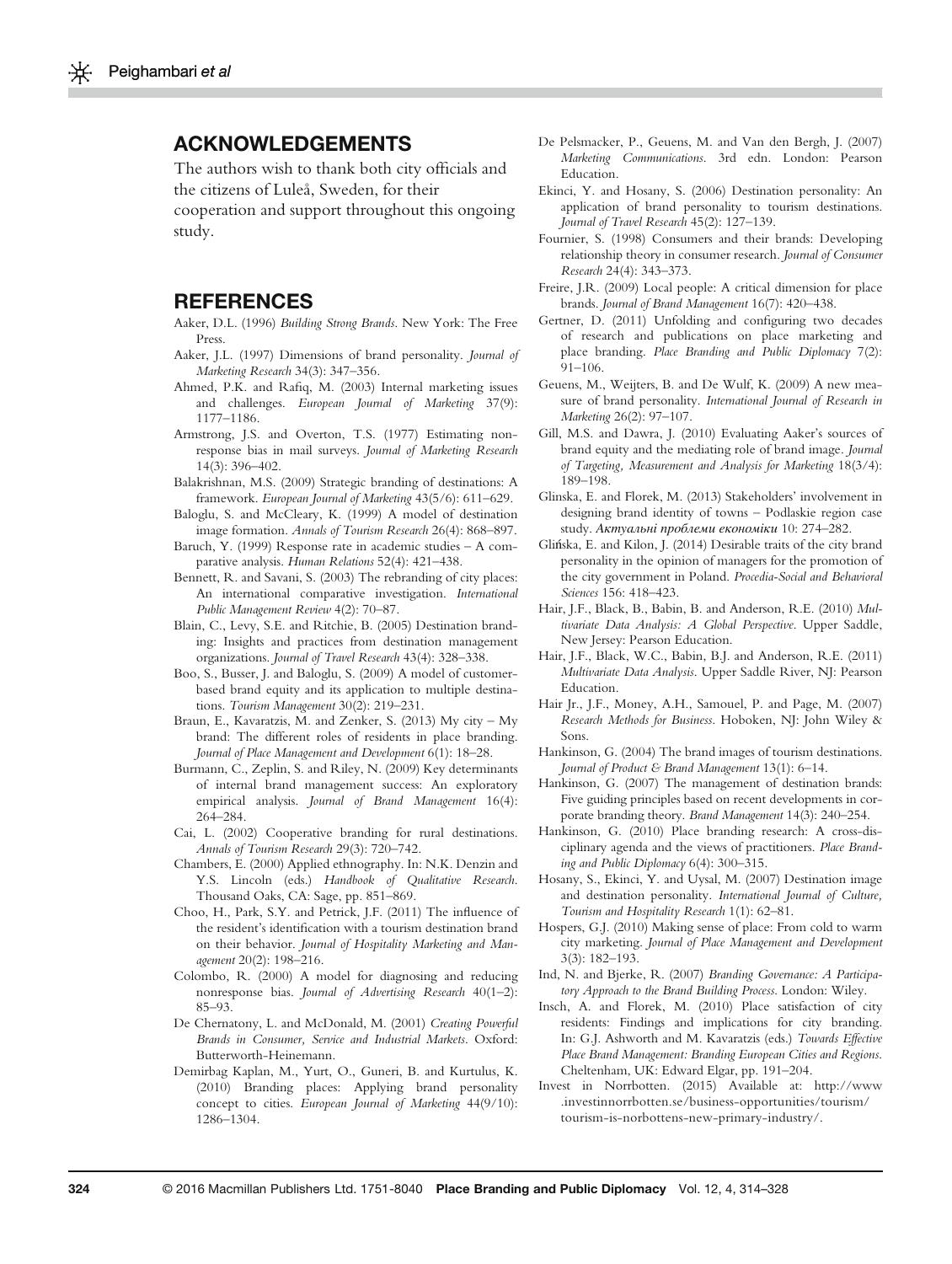- Jacobsen, B.P. (2009) Investor-based place brand equity: A theoretical framework. Journal of Place Management and Development 1(2): 70–84.
- Kapferer, J.N. (1992) Strategic Brand Management. New York: The Free Press.
- Kavaratzis, M. (2004) From city marketing to city branding: Towards a theoretical framework for developing city brands. Journal of Place Branding and Public Diplomacy 1(1): 58–73.
- Kavaratzis, M. (2012) From 'necessary evil' to necessity: Stakeholders' involvement in place branding. Journal of Place Management and Development 5(1): 7–19.
- Kavaratzis, M. and Ashworth, G.J. (2005) City branding: An effective assertion of identity or a transitory marketing trick? Place Branding 2(3): 183–194.
- Keller, K.L. (1993) Conceptualizing, measuring, and managing customer-based brand equity. Journal of Marketing 57(1):  $1 - 22$
- Konecnik, M. and Gartner, W.C. (2007) Customer-based brand equity for a destination. Annals of Tourism Research 34(2): 400–421.
- Konecnik, M. and Go, F. (2008) Tourism destination brand identity: The case of Slovenia. Journal of Brand Management 15(3): 177–189.
- Kozinets, R.V. (2010) Netnography: Doing Ethnographic Research Online. Thousand Oaks, CA: Sage.
- Louis, D. and Lombart, C. (2010) Impact of brand personality on three major relational consequences (trust, attachment, and commitment to the brand). Journal of Product and Brand Management 19(2): 114–130.
- Lucarelli, A. (2012) Unravelling the complexity of 'city brand equity': A three-dimensional framework. Journal of Place Management and Development 5(3): 231–252.
- Lucarelli, A. and Berg, P.O. (2011) City branding: A state-ofthe-art review of the research domain. Journal of Place Management and Development 4(1): 9–27.
- Luleå Municipality. (2015) Facts in English, http://www.lulea.se/ download/18.6a0e8d7314cdf15f61c546/1429704417233/ Fickfaktafolder\_eng\_webb.pdf.
- Maehle, N. and Supphellen, M. (2011) In search of the sources of brand personality. International Journal of Market Research 53(1): 95–114.
- Marzano, G. and Scott, N. (2009) Power in destination branding. Annals of Tourism Research 36(1): 247–267.
- McDonald, M.H.B., de Chernatony, L. and Harris, F. (2001) Corporate marketing and service brands: Moving beyond the fast-moving consumer goods model. European Journal of Marketing 35(3/4): 335–352.
- Meenaghan, T. (1995) The role of advertising in brand image development. Journal of Product & Brand Management 4(4): 23–34.
- Melin, F. (1997) Varumärket som Strategiskt Konkurrensmedel. Lund, Sweden: Lund University Press.
- Merrilees, B., Miller, D. and Herington, C. (2009) Antecedents of residents' city brand attitudes. Journal of Business Research 62(3): 362–367.
- Merrilees, B., Miller, D. and Herington, C. (2012) Multiple stakeholders and multiple city brand meanings. European Journal of Marketing 46(7/8): 1032–1047.
- Merz, M.A., He, Y. and Vargo, S.L. (2009) The evolving brand logic: A service-dominant logic perspective. Journal of the Academy of Marketing Science 37(3): 328–344.
- Mustante, M.D., Bojanic, D.C. and Zhang, J. (2008) A modified brand personality scale for the restaurant industry. Journal of Hospitality & Leisure Marketing 16(4): 303–323.
- Nandan, S. (2005) An exploration of the brand identity Brand image linkage: A communications perspective. The Journal of Brand Management 12(4): 264–278.
- Olsson, K. and Berglund, E. (2009) City marketing: The role of the citizens. In: T. Nyseth and A. Viken (eds.) Place Reinvention: Northern Perspectives. Surrey, Canada: Ashgate, pp. 127–144.
- Oppermann, M. (2000) Tourism destination loyalty. Journal of Travel Research 39(1): 78–84.
- Park, C.W., Jaworski, B.J. and MacInnis, D.J. (1986) Strategic brand concept-image management. Journal of Marketing 50(4): 135–145.
- Rafiq, M. and Ahmed, P.K. (2000) Advances in the internal marketing concept: Definition, synthesis and extension. Journal of Services Marketing 14(6): 449–462.
- Saraniemi, S. (2011) From destination image building to identity-based branding. International Journal of Culture, Tourism and Hospitality Research 5(3): 247–254.
- Sartori, A., Mottironi, C. and Corigliano, M.A. (2012) Tourist destination brand equity and internal stakeholders: An empirical research. Journal of Vacation Marketing 18(4): 327–340.
- Su, J. and Tong, X. (2015) Brand personality and brand equity: Evidence from the sportswear industry. Journal of Product and Brand Management 24(2): 124–133.
- Usakli, A. and Baloglu, S. (2011) Brand personality of tourist destinations: An application of self-congruity theory. Tourism Management 32(1): 114–127.
- Varey, R.J. and Lewis, B.R. (1999) A broadened conception of internal marketing. European Journal of Marketing 33(9/10): 926–944.
- Virgo, B. and de Chernatony, L. (2006) Delphic brand visioning to align stakeholder buy-in to the City of Birmingham brand. Journal of Brand Management 13(6): 379–392.
- Warnaby, G., Bennison, D. and Medway, D. (2011) Branding a roman frontier in the twenty first century. In: A. Pike (ed.) Brands and Branding Geographies. Cheltenham, UK: Edward Elgar, pp. 248–263.
- Yaniv, E. and Farkas, E. (2005) The impact of person-organization fit on the corporate brand perception of employees and of customers. Journal of Change Management 5(4): 447–461.
- Zenker, S. (2011) How to catch a city? The concept and measurement of place brands. Journal of Place Management and Development 4(1): 40–52.
- Zenker, S. and Erfgen, C. (2014) Let them do the work: A participatory place branding approach. Journal of Place Management and Development 7(3): 225–234.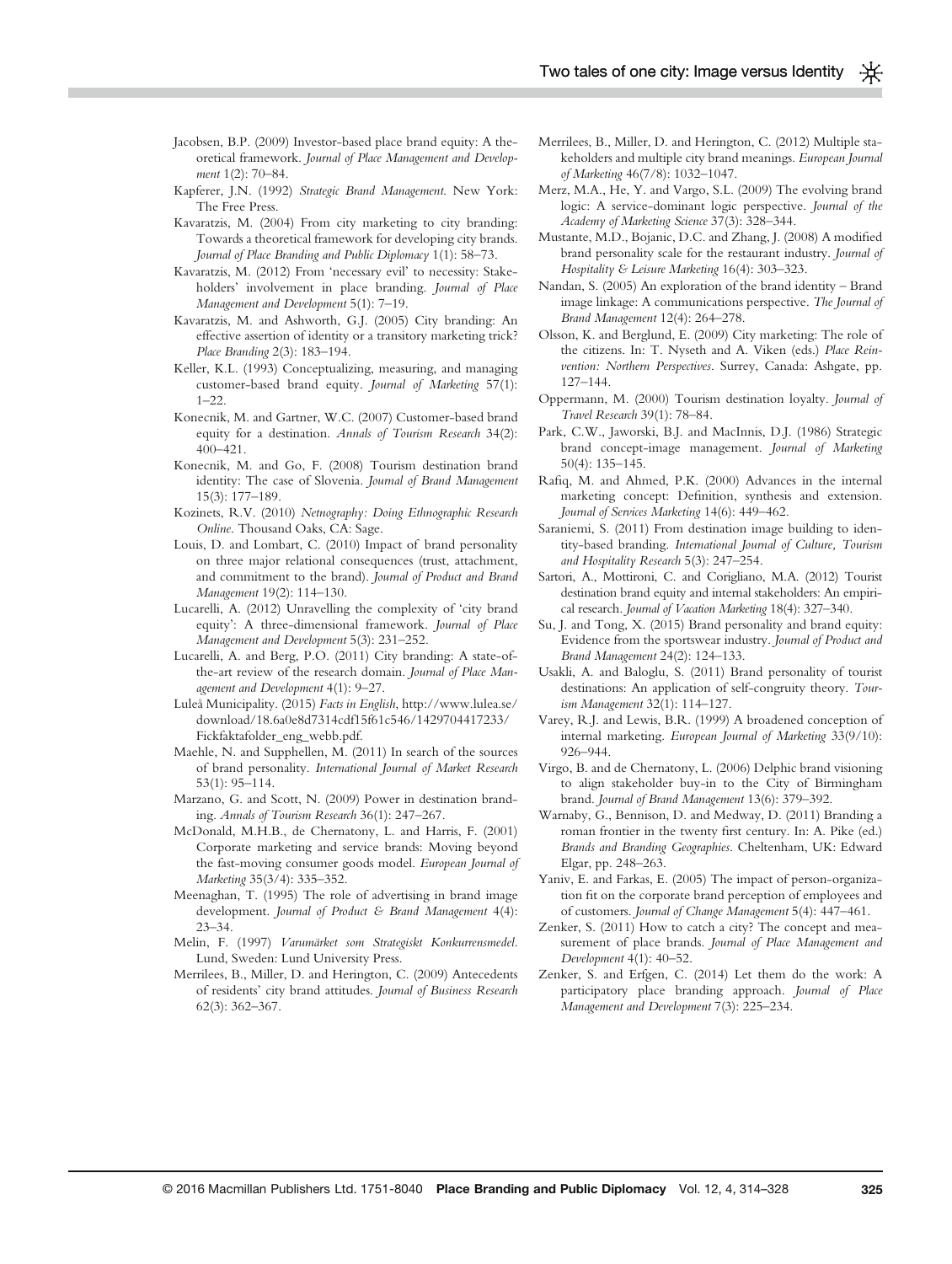# APPENDIX

#### **Luleå as a brand**

In this study we are interested in investigating "Luleå" as a brand. A brand's "personality" is like a human being's personality and different words can be used to describe sit. Examples of such words are provided in the list below. We are interested in your view Luleå today.

#### **WHAT DO YOU THINK OF LULEÅ'S "PERSONALITY"?**

Please circle or set an "X" over the number on the scale below for how well each word describes how you see Luleå today:

|                  | Does not<br>describe<br>how I<br>view<br>Luleå<br>at all |                |   |                         | <b>Describes</b><br>extremely<br>well how I<br>view<br>Luleå |
|------------------|----------------------------------------------------------|----------------|---|-------------------------|--------------------------------------------------------------|
| Down-to-earth    | 1                                                        | $\overline{2}$ | 3 | 4                       | 5                                                            |
| Family-oriented  | 1                                                        | $\overline{2}$ | 3 | 4                       | 5                                                            |
| "Small-town"     | 1                                                        | $\overline{2}$ | 3 | 4                       | 5                                                            |
| Honest           | 1                                                        | $\overline{2}$ | 3 | 4                       | 5                                                            |
| Sincere          | 1                                                        | $\overline{2}$ | 3 | $\overline{4}$          | 5                                                            |
| Real             | 1                                                        | $\overline{2}$ | 3 | $\overline{4}$          | 5                                                            |
| Wholesome        | 1                                                        | $\overline{2}$ | 3 | 4                       | 5                                                            |
| Original         | 1                                                        | $\overline{2}$ | 3 | 4                       | 5                                                            |
| Cheerful         | 1                                                        | $\overline{2}$ | 3 | 4                       | 5                                                            |
| Sentimental      | 1                                                        | $\overline{2}$ | 3 | 4                       | 5                                                            |
| Friendly         | 1                                                        | $\overline{2}$ | 3 | 4                       | 5                                                            |
| Daring           | 1                                                        | $\overline{2}$ | 3 | 4                       | 5                                                            |
| Trendy           | 1                                                        | $\overline{2}$ | 3 | 4                       | 5                                                            |
| Exciting         | 1                                                        | $\overline{2}$ | 3 | $\overline{4}$          | 5                                                            |
| Spirited         | 1                                                        | $\overline{2}$ | 3 | 4                       | 5                                                            |
| Cool             | 1                                                        | $\overline{2}$ | 3 | 4                       | 5                                                            |
| Young            | 1                                                        | $\overline{2}$ | 3 | 4                       | 5                                                            |
| Imaginative      | 1                                                        | $\overline{2}$ | 3 | 4                       | 5                                                            |
| Unique           | 1                                                        | $\overline{2}$ | 3 | $\overline{4}$          | 5                                                            |
| Modern           | 1                                                        | $\overline{2}$ | 3 | 4                       | 5                                                            |
| Independent      | 1                                                        | $\overline{2}$ | 3 | 4                       | 5                                                            |
| Contemporary     | 1                                                        | $\overline{2}$ | 3 | 4                       | 5                                                            |
| Reliable         | 1                                                        | $\overline{2}$ | 3 | 4                       | 5                                                            |
| Hard working     | 1                                                        | $\overline{2}$ | 3 | 4                       | 5                                                            |
| Secure           | 1                                                        | $\overline{2}$ | 3 | $\overline{\mathbf{4}}$ | 5                                                            |
| Intelligent      | 1                                                        | $\overline{2}$ | 3 | $\overline{4}$          | 5                                                            |
| <b>Technical</b> | 1                                                        | $\overline{2}$ | 3 | $\overline{4}$          | 5                                                            |
| Corporate        | 1                                                        | $\overline{2}$ | 3 | $\overline{4}$          | 5                                                            |
| Successful       | 1                                                        | $\overline{2}$ | 3 | 4                       | 5                                                            |
| Leader           | 1                                                        | $\overline{2}$ | 3 | 4                       | 5                                                            |
| Confident        | 1                                                        | $\overline{2}$ | 3 | 4                       | 5                                                            |

Please circle or set an "X" over the number on the scale below for how well each word describes how you see Luleå today:

|              | Does not<br>describe<br>how I<br>view<br>Luleå<br>at all |   |   | <b>Describes</b><br>extremely<br>well how I<br>view<br>Luleå |
|--------------|----------------------------------------------------------|---|---|--------------------------------------------------------------|
| Upper class  |                                                          | ິ | 3 | 5                                                            |
| Glamorous    |                                                          | 2 | 3 | 5                                                            |
| Good looking |                                                          | ◠ | 3 | 5                                                            |
| Charming     |                                                          | 2 | 3 | 5                                                            |
| Feminine     |                                                          | י | 3 | 5                                                            |
| Smooth       |                                                          | ◠ | 3 | 5                                                            |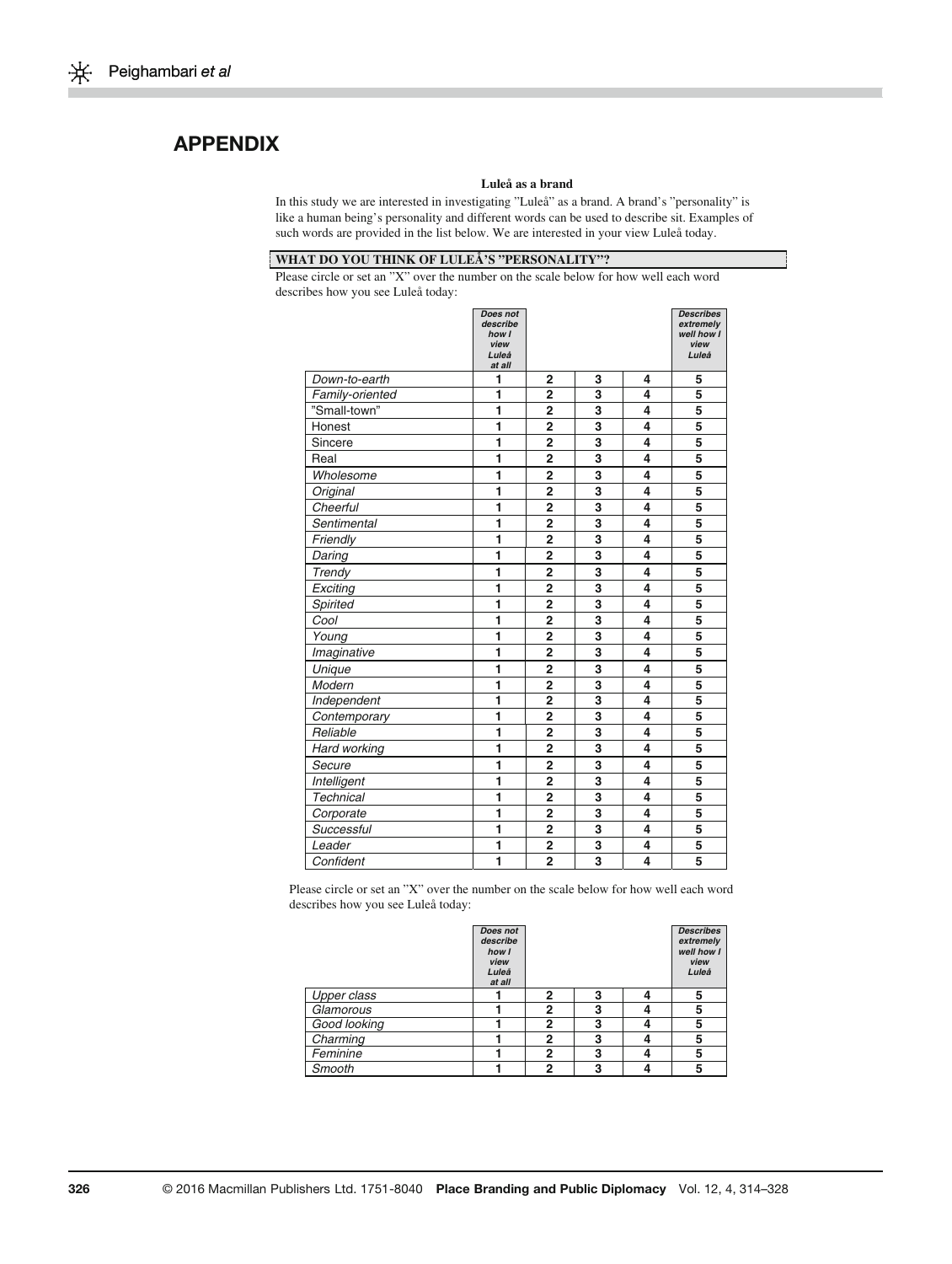| "Sea City" |  |  |  |
|------------|--|--|--|
| Outdoorsy  |  |  |  |
| Masculine  |  |  |  |
| Sporty     |  |  |  |
| Tough      |  |  |  |
| Rugged     |  |  |  |

Are there any other words that discribe Luleå :

#### YOUR FUTURE INTENTIONS

Please continue to circle or set an ''X" over the number on the scale below for best describes you future intentions :

|                                                | <b>Strongly</b><br>disagree |   |   | <b>Strongly</b><br>agree |
|------------------------------------------------|-----------------------------|---|---|--------------------------|
| I could consider moving to<br>Luleå            |                             | 2 | З | 5                        |
| I would recommend Luleå as<br>a place to live  |                             | 2 | З | 5                        |
| I would recommend Luleå as<br>a place to visit |                             |   | 3 | 5                        |

Is there anything else you would like to say about "Luleå" as a brand?

#### **BACKGROUND INFORMATION** Finally, we would like to ask you for a little information about yourself and your background, as this information is important in our overall analysis (all info remains anonymous): 1. I am a... Woman - 2. My age is...  $\Box$  Under 18 years  $\Box$  18-29 years  $\Box$  30-49 years  $\Box$  50-65 years  $\Box$  66+ years 3. My highest level of completed education is… □ The minimum "basic education" from my country  $\Box$  High school or equivalent degree  $\Box$  University degree Master's/post-graduate degree - □ Ph.D./advanced degree  $\Box$